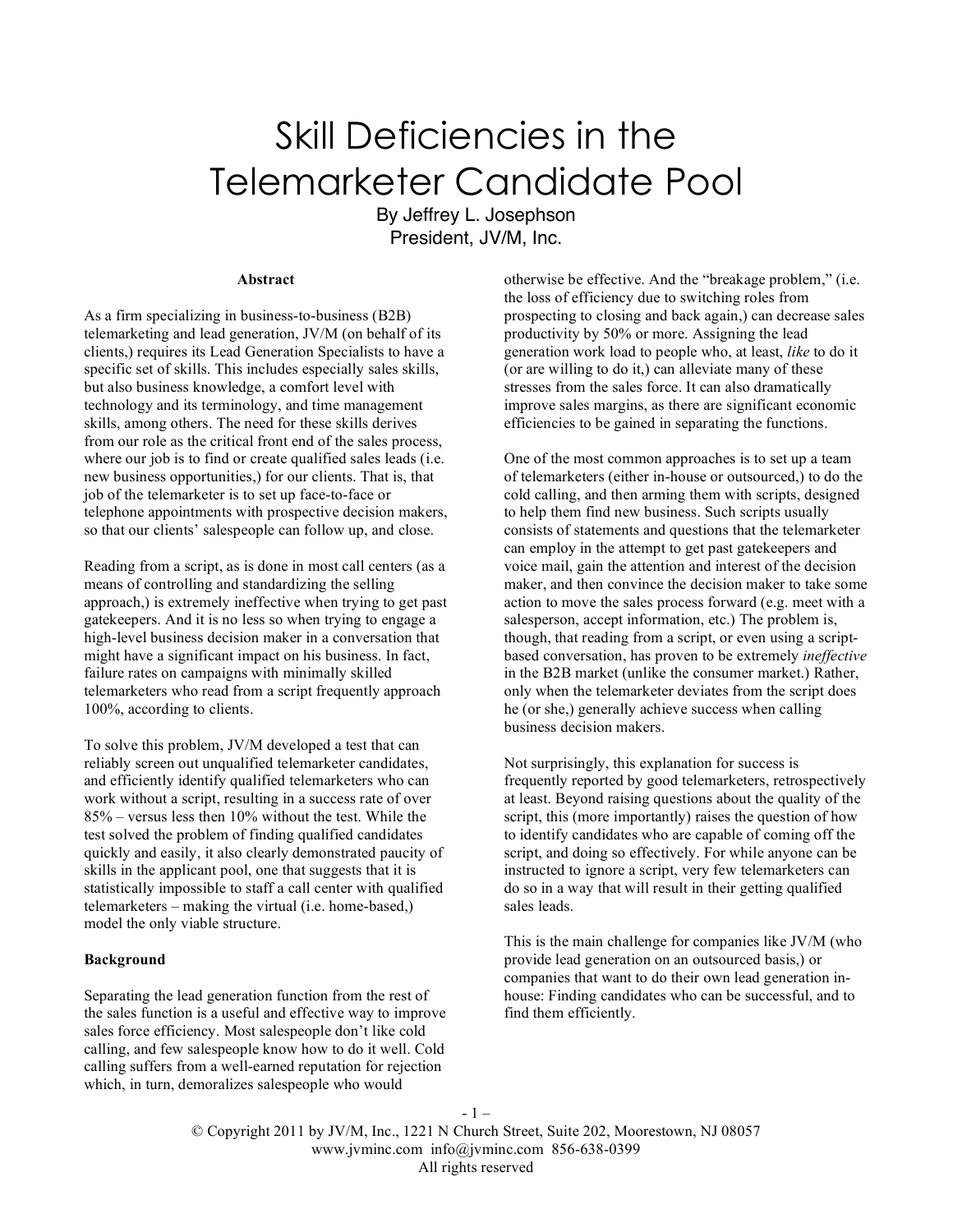# **The Rationale for Testing**

Recruiting and selecting telemarketers, as a rule, involves advertising for candidates, pre-screening resumes, and conducting an interview over the phone, followed by a face-to-face interview and checking references for candidates who pass the pre-screen. In general, experience is highly valued as a pre-screening criterion, with B2B telemarketing experience easy to spot and select for.

Companies who have their own in-house telemarketing operations tell us that the other major criterion on which they select is specific product sales experience, as familiarity with their application terminology is viewed as reducing the training requirement. Specific technical experience, in fact, often trumps telemarketing or sales experience in the selection process, as long as the person is willing to make the calls. But given that these clients eventually come to companies like JV/M for help, such a prioritization seems dubious, at best.

In any event, our own experience with recruiting, (as well as that of other companies in the industry,) has demonstrated that just to get a candidate through the telephone interview, (i.e. advertising, prescreening resumes, and conducting the telephone interviews,) takes nearly one hour per candidate. Assuming a management cost of \$60/hour, this is relatively modest – until you factor in the failure rate.

Until we developed a test in 2005 that could reliably predict candidate success, JV/M's failure rate with new candidates exceeded 90%. (This was a bit above the industry norm of 75%, but not by much.) Not only was our cost-per-hire over \$600, but each failure usually cost us an account, because our projects tended to be small. Given the high cost of account acquisition, and the relatively thin margins available due to competitive pressures, the recruiting challenge alone doomed the business model.

To be sure, our competitors all suffered the same fate; although in most cases their solution appeared to be to churn both accounts and telemarketers, and make it up in volume.

Clients who had in-house telemarketing departments also suffered from high failure rates, although they usually felt it in their overall cost of the operation – easily exceeding \$250,000 for even the smallest shop. But with turnover rates in in-house operations typically exceeding 100% per year, very few companies have been able to create and maintain an effective outbound program.

In trying to solve the problem, we felt intuitively that failure, if not success, on the phones should at least be predictable. That is, if we could avoid spending time and resources on candidates who were destined to fail, we could reduce the cost of recruiting, and increase the percentage of candidates who succeeded. And so we set about developing a predictive test, one that we could give to any candidate quickly online, and for almost no cost.

## **What to Look For**

Since we knew from experience that almost all successful telemarketers came "off script" regardless of how good we thought the script was, we started by analyzing what our telemarketers did when they went "off script," particularly when they failed, as those were the easiest situations to identify.

An initial analysis of why telemarketers failed (rather than succeeded,) revealed a pattern: All of the failures, it turned out, fell into one of the standard sales force development categories.

- Approach and involvement
- Handling objections
- Closing techniques
- Ethics
- Questioning techniques
- Handling problems
- Qualifying prospects
- Prospecting and cold calling
- Making presentations
- Time management
- Sales skills
- Product knowledge
- Business knowledge
- Business judgment

That is, it was always very easy to identify what a particular telemarketer did "wrong" when they failed, and it always fell into one of the traditional categories used to subjectively rate sales performance (as opposed to quotabased metrics). One person might have had a time management deficiency that led to failure. Another might have had problems with qualifying prospects properly. Someone might have had problems asking good questions. And another might be weak in product knowledge. But the problems always fell into these traditional categories. So as a starting point, we concluded that the same criteria used for selecting salespeople should apply to telemarketers.

How they should perform in any given category may be different, of course. For example, the criteria that a telemarketer uses to qualify a prospect (in order to justify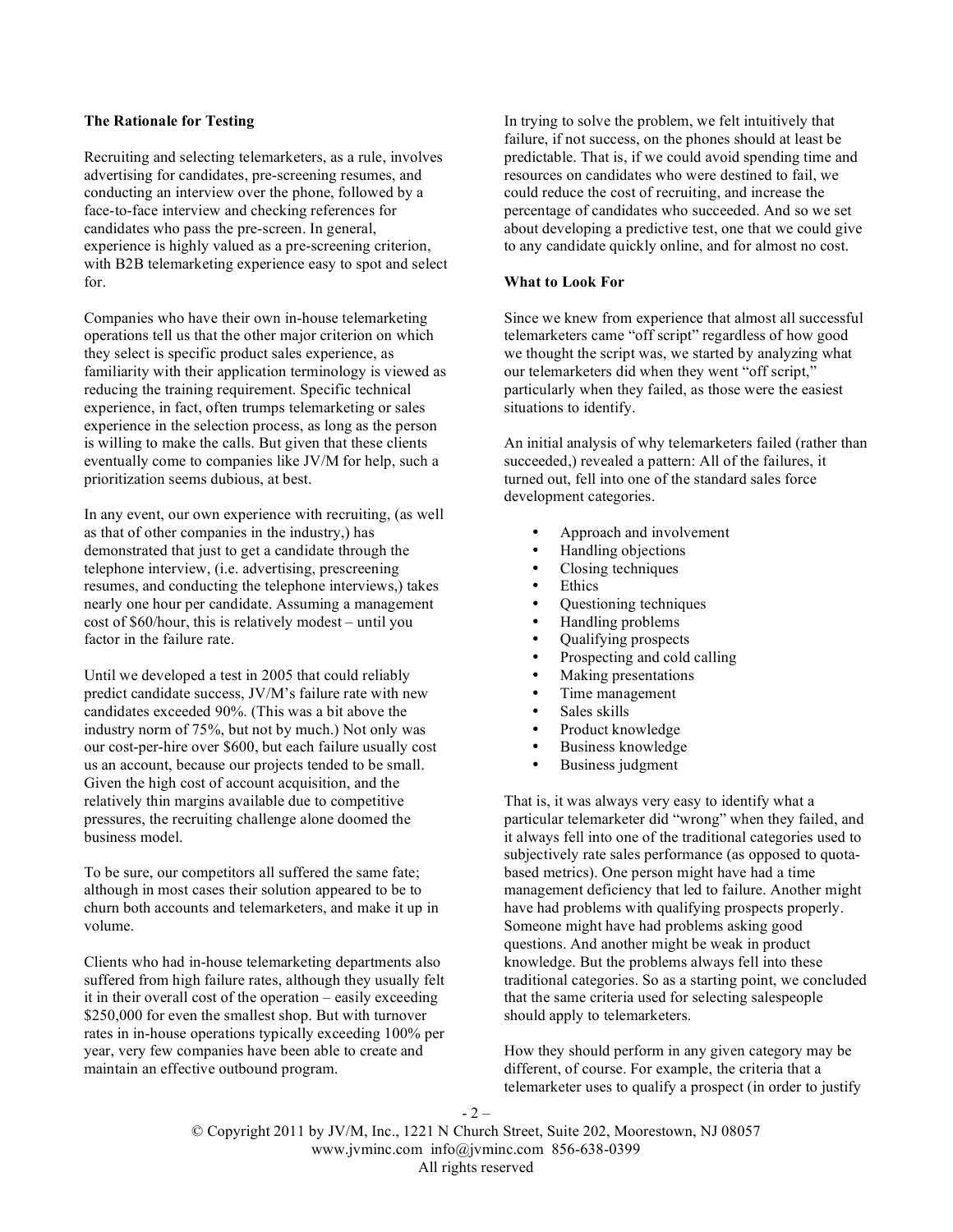making a phone call,) may be different from the criteria that a field salesperson may use (to justify a drive.) Or the level of product knowledge required may be different. But clearly, the categories were the same.

From there, then, the question became one of identifying the specific approaches and responses (i.e. behaviors,) that one would want to see from a telemarketer who's prospecting on the phones, as opposed to a field salesperson. For example, should you leave a voice mail, or not? How many times should you try calling before giving up? How should you open a call? How should you qualify a prospect? Etc.

To find out how a candidate would behave on the phones, we set up a series of situations, and asked what the candidate would do in each. For example, if you call a prospect, and he says he's not interested, what would you say in response? What would you do if the prospect hangs up on you? Or if a gatekeeper won't put you through, what would you do?

Obviously, candidates could answer as they thought we wanted them to answer; and so there was (initially, at least,) a question of whether people would actually behave as the test predicted.

And, in fact, there were actually four possible biases:

- The candidate could answer in a way that reflects their training
- The candidate could select the option that reflects what they learned by experience (i.e. if they hadn't had training)
- The candidate could answer based on their intuition or personal preference, or
- The candidate could give the answer that they thought we were looking for.

To prevent the last possibility, we asked the same questions multiple ways, forcing the candidate to contradict themselves if they were playing to the test.

But as for how predictive the answers were of actual behavior, it was startling how accurately the answers reflected the actual behavior of the candidate. If someone said that they never leave voice mail messages, then they *never* would leave voice mail messages, even if you demand that they do it. If someone "just lets it roll off their back" when a prospect hangs up on them," you can be sure they will never change what they're doing in response to failure.

Ultimately, whether they said what they would do because of training, experience or intuition, they always said what they were going to do, and always they did what they said they would do.

In fact, people were so adamant in their answers and defensive about how they felt the job should be done that, in some cases, if they got a question "wrong" (i.e. in our opinion,) many would write nasty emails explaining that we didn't know what we were talking about, and how it was a good thing they didn't get hired because there was no way they would want to work for a company who believed that sales should be done the way we were advocating!

Clearly, we hit a nerve. Whether we were correct in looking for the answers that we looked for (and historical results and performance suggests that we were,) there was no question that one could, with a test of this sort, predict what a candidate would do in a particular situation.

At the very least, scenario-based testing and pre-screening was predictive. And any company could easily come up with a test based on how they thought the job should be done.

More importantly for us, given that less than 5% of candidates passed our test, and that 90% of those who passed succeeded in the job, it suggests (ignoring Type II error for the moment<sup>1</sup>,) that 95% of the candidates were incompetent, and have serious skill deficiencies – at least according to our criteria. And this has enormous implications for anyone looking to hire a telemarketer, or a telemarketing firm.

Setting aside those issues for a moment, the purpose of this paper is to: (1) illustrate a method for pre-screening candidates, (2) demonstrate the value of testing for reducing hiring costs and failure rate, and (3) prove the paucity of skills in the candidate pool. We won't show all the questions, but a small sample highlights some key issues.

### **Scenarios**

The following scenarios show some of the key issues in the candidate pool.

#### Business Knowledge

One of the biggest problems in B2B telemarketing is that the prospect is usually highly educated. Decision makers

© Copyright 2011 by JV/M, Inc., 1221 N Church Street, Suite 202, Moorestown, NJ 08057 www.jvminc.com info@jvminc.com 856-638-0399 All rights reserved

<sup>&</sup>lt;sup>1</sup> But does anyone actually care about Type II error? That is, if you can reduce your cost of staffing by 90%, and have a 90% success rate with new hires, eliminating otherwise qualified candidates is a non-issue.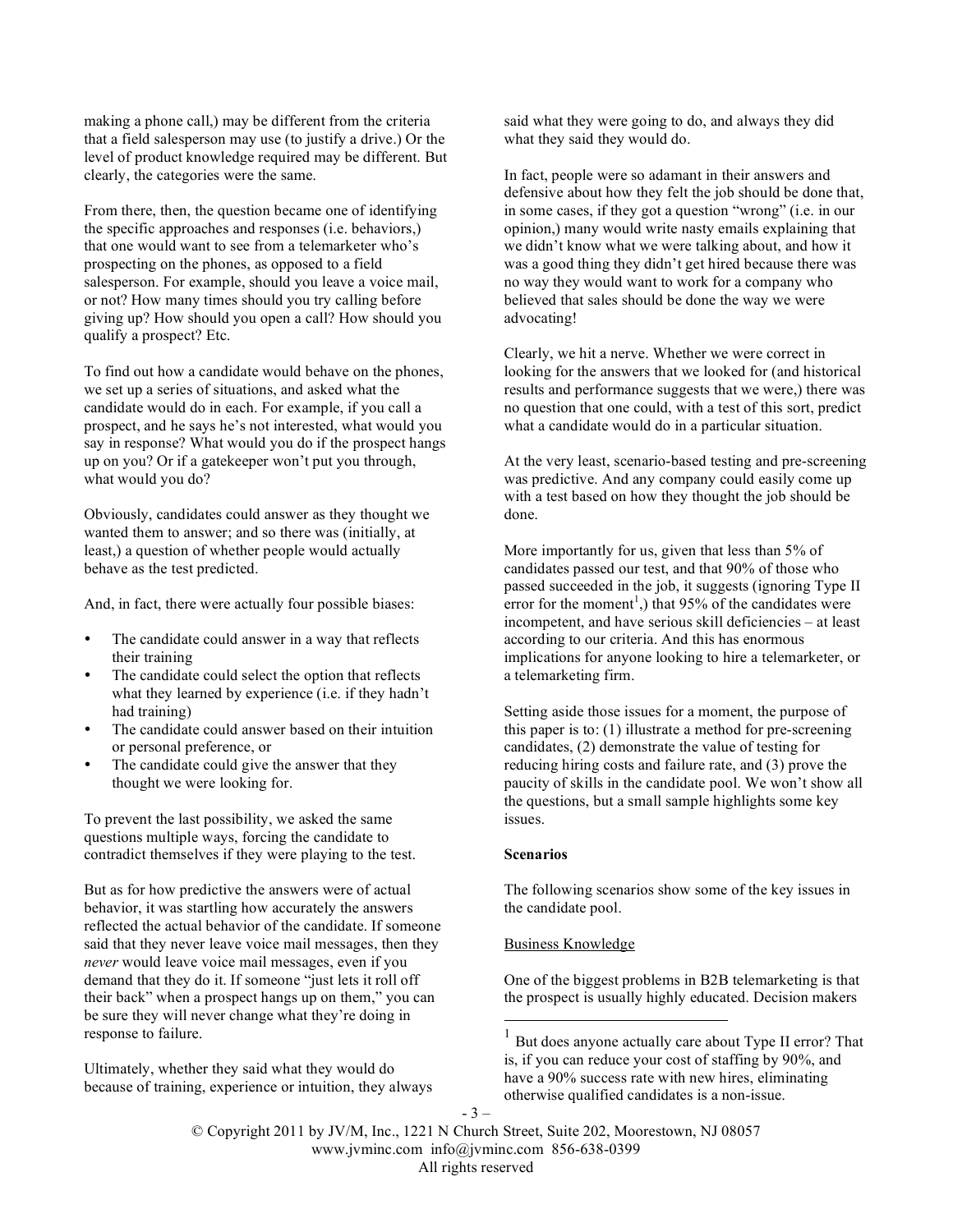generally know their business well, and will only talk to people who have something to add, and whom they respect. Because of this, some basic business knowledge is crucial.

One of the simplest questions enabled us to eliminate many unqualified candidates:

*Your assignment is to get appointments with the CFOs at the Fortune 100 companies. But after calling each company many times, you've only gotten two appointments. What do you do?*

- *a. Keep calling until you get eight more appointments.*
- *b. Ask for a new list.*
- *c. Change your pitch, and then try again.*
- *d. Take a break, and start again after you're refreshed*

The 500+ candidates who took the test during the validation period gave the following distribution of answers:

| Answer                   | Percent |
|--------------------------|---------|
| $A - Keep calling$       | 19.6%   |
| $B - Ask$ for a new list | $8.5\%$ |
| $C$ – Change your pitch  | 58.3%   |
| $D$ – Take a break       | 13.6%   |
| Total                    | 100.0%  |

Whether you think it's reasonable to ask a telemarketer to get appointments with CFOs of the Fortune 100 companies or not, the responses to this question demonstrate an astonishing lack of basic business knowledge and judgment among the pool of candidates. Note:

- Over 40 candidates didn't know that there were only 100 companies in the Fortune 100, and therefore asked for a new list – expecting that there were another 100 companies available in the Fortune 100.
- Over 165 candidates would continue calling (some first taking a break, and others not,) without changing their pitch – even after making multiple unsuccessful attempts. Isn't that the definition of insanity?

Slightly more than half the candidates knew that failure suggested a change in the pitch, but more than 40%, or over 200 candidates, didn't know, or care, resulting in a continued wasted effort.

Only 58.3% of the candidates answered this question correctly.

# Approach and Involvement? Or Objections Handling?

Another example of the skill deficiencies in the candidate pool is exhibited by the following question. This question appears to be about handling objections, but it really is much more basic.

*You've just given your opening pitch to the prospect on a telephone cold-call. They then respond by saying, "Thank you, but I'm not interested." What do you do next?*

- *a. Offer him at least two additional advantages of your product that are designed to stimulate his interest before he hangs up.*
- *b. Thank him for his time, and end the call politely.*
- *c. Ask him a question.*
- *d. Go into the "objections handling" portion of your script*

The distribution of answers was as follows:

| Answer                   | Percent |
|--------------------------|---------|
| $A -$ Offer 2 advantages | 32.0%   |
| B – Thanks, and end call | $7.4\%$ |
| $C - Ask$ a question     | 27.2%   |
| $D - Objects$ handling   | 33.4%   |
| Total                    | 100.0%  |

One of the most important fundamentals of selling is knowing that a sales call has a structure, and knowing what that structure is. Salespeople who have had real sales training (as opposed to product training,) know this; they know where they are in a call, how to diagnose a situation, and how to fix it.

In this case, almost 73% of the candidates missed the fact that the "not interested" comment came in response to their opening. This is the most important factor when diagnosing the situation – not the fact that the prospect expressed disinterest (seemingly an objection).

Had it come farther into the call, the comment could reasonably be seen as an objection. Or if it had come after some in-depth discussion, it could have been seen as the end of a failed call. But since it explicitly came right after the opening pitch, it can only be interpreted as a failure to get the prospect's attention or stimulate initial interest in the opening. The only thing you can do at that point is ask a qualifying or benefit question so as to engage the prospect in the conversation (since you failed to do that in the opening thus far). Later, of course, you can re-write your opening, but the immediate need is to salvage the call by asking a question.

- 4 – © Copyright 2011 by JV/M, Inc., 1221 N Church Street, Suite 202, Moorestown, NJ 08057 www.jvminc.com info@jvminc.com 856-638-0399 All rights reserved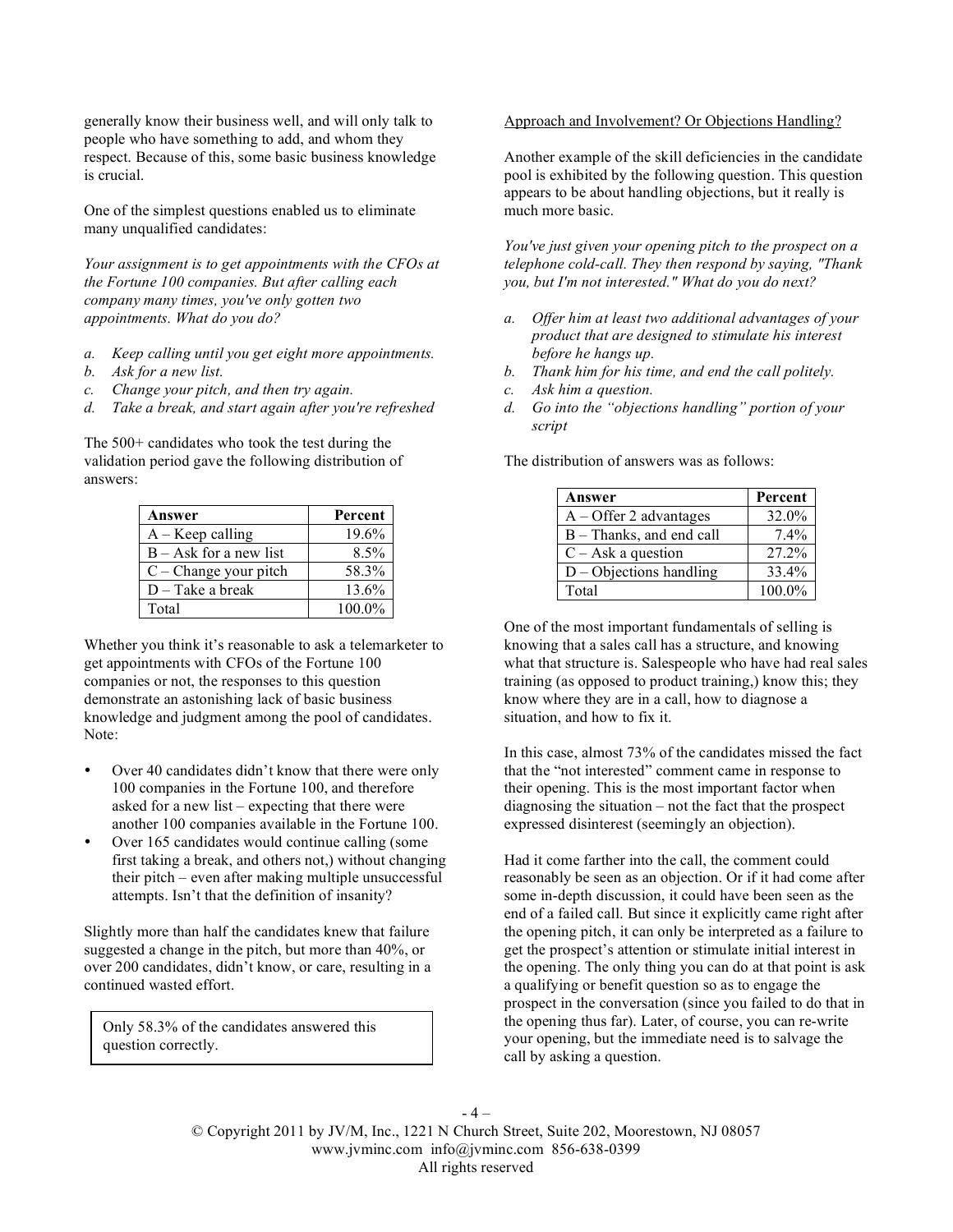Offering advantages (or making any declarative statement, for that matter,) in response to an objection, by the way, is universally seen as argumentative. Not only did most candidates fail to recognize that they don't have the person's attention or interest, but many wanted to argue with the prospect – a sure sign of failure.

Only 18.4% of the candidates answered *both* questions correctly thus far.

## Voice Mail

One of the more controversial issues in business-tobusiness telemarketing is whether or not to leave a voice mail message if you can't get the prospect on the phone. There is a valid case to be made for not leaving a voice mail message *every* time you call, since that could be perceived as annoying. There is also a valid case for leaving a voice mail message on *some* calls, since it is, at its heart, an advertisement. But never leaving a voice mail message assumes that you have the right phone number, and that the person is eventually going to answer. Both of these are wildly inappropriate assumptions that could lead to a significant waste of time and resources. Most training programs therefore advocate leaving a voice mail message on some calls. So the question is: Should you leave a voice mail message, and if so, how often, and what kind of message should you leave?

One of the questions that tried to get at the candidate's response was this:

*You're trying to contact a decision maker via the telephone, but you keep getting routed to his voice mail by the auto-attendant. What do you do?*

- *a. Keep calling until you catch him at his desk, but don't leave a message.*
- *b. Leave a detailed message (including information about your offering, and asking him to call you back,) each time you call.*
- *c. Leave a detailed message (including information about your offering, and asking him to call you back,) every few times you call.*
- *d. Leave a simple message (including your name and phone number, and asking him to call you back,) each time you call.*
- *e. Leave a simple message (including your name and phone number, and asking him to call you back,) every few times you call.*

The distribution of answers was as follows:

| Answer                            | Percent |
|-----------------------------------|---------|
| A - Don't leave a message ever    | 21.5%   |
| B – Leave a detailed message on   | 17.3%   |
| every attempt                     |         |
| $C$ – Leave a detailed message on | 17.1%   |
| some attempts                     |         |
| $D$ – Leave only your name and    | 20.7%   |
| phone number on every attempt     |         |
| $E -$ Leave only your name and    | 23.4%   |
| phone number on some attempts     |         |
| Total                             | 100.0%  |

As alluded to above, never leaving a voice mail message is an unmitigated waste of resources in B2B telemarketing. It leaves unanswered the question of whether the telephone number is correct, or if the prospect is qualified. And it neglects to "run a free ad" when you have the chance. More than one-fifth of the candidates, though, appear to have been taught never to leave a voice mail message. This, by the way, is an excellent way to identify candidates who received most of their training in consumer telemarketing, where not leaving a message is an acceptable (if not necessarily correct) practice.

Beyond the group of people who don't understand the value of leaving a voice mail message is a much larger group of candidates (44.1%) who play "secret squirrel," mysteriously leaving only their name and phone number – and no reason why they've called. These candidates often don't even mention their company name, but because they don't tell the prospect why they're calling, they therefore don't give the prospect a reason to call back.

The theory behind this widely taught approach, of course, is that the prospect will think that the call *could* be important, and will therefore call back. The problem with this approach, however, is that, in the unlikely circumstance that the prospect does call back, he will almost always be angry for having been tricked into calling back someone who just wants to sell him something.

Finally, while one could argue about how often to leave a detailed message, specifically one that articulates the value proposition, only one-third of the candidates ever thought it was a good idea. And only 17.1% of the candidates knew that you should leave a detailed message, but not to leave it on every attempt.

As you can see, the fraction of candidates who have telemarketing experience, but who have significant deficiencies in three fundamental skills, is over 90%.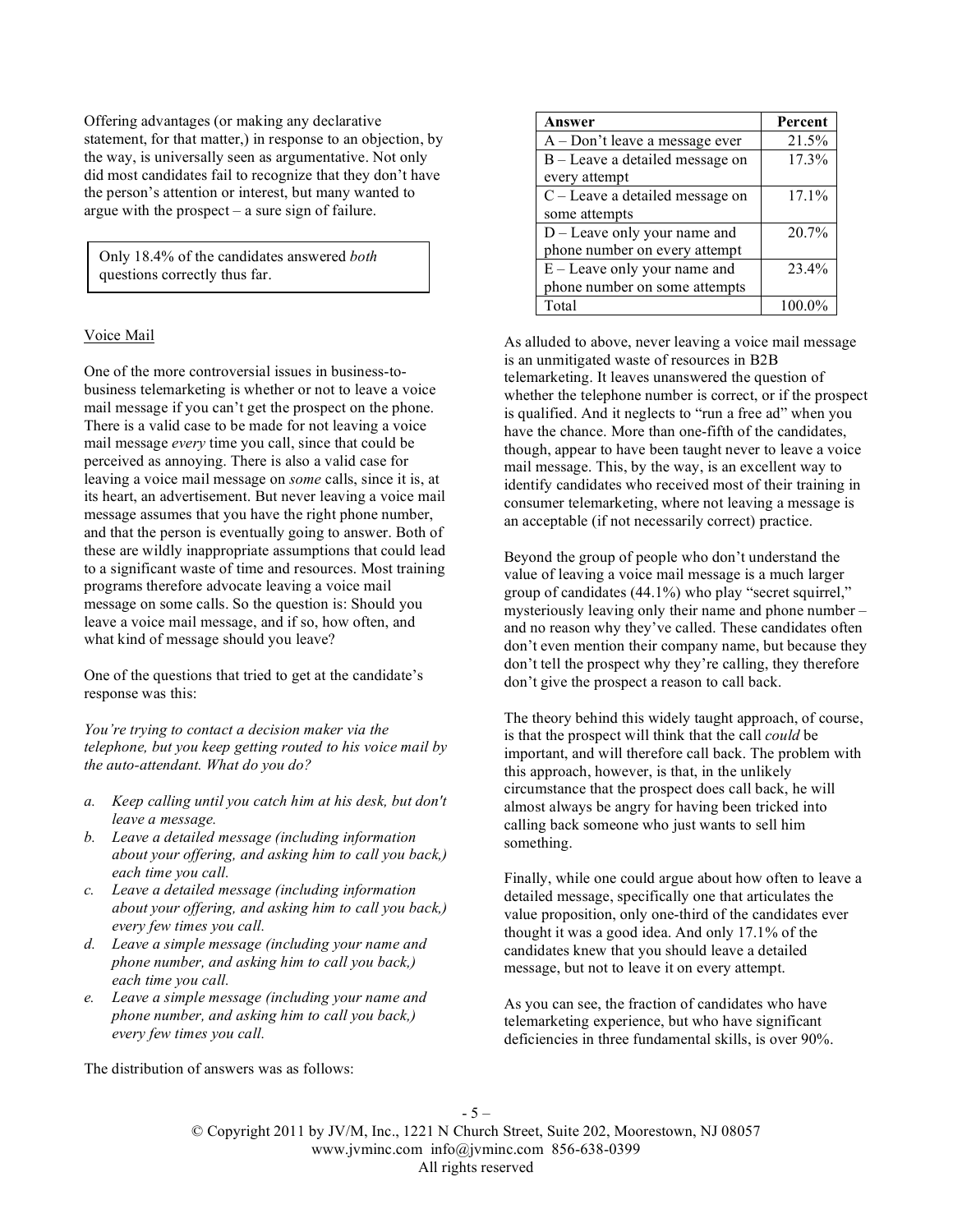Only 3.3% of the candidates answered all *three* questions correctly thus far. This rises to 5.4% if you accept B (leaving a message on every attempt) as a valid answer to the voice-mail question.

#### Ethics

Looking at two more questions highlights the dearth of ethics, and a lack of effective time management skills, in the candidate pool. For example:

*What is the best way to get past a gatekeeper?*

- *a. Call when she's not there.*
- *b. Tell her that her boss is expecting your call.*
- *c. Sell her on the benefits of your offering.*
- *d. Send information directly to the decision maker.*
- *e. Move on to the next prospect.*

| Answer                              | Percent |
|-------------------------------------|---------|
| $A - Call$ when she's not there     | 10.5%   |
| $B - Tel$ her the boss is expecting | 23.5%   |
| the call                            |         |
| $C -$ Sell her                      | 44.5%   |
| $D -$ Send info around her          | 19.0%   |
| $E - Move on$                       | 2.5%    |
| Total                               | 100.0%  |

The correct answer is to sell her, at least on putting you through; but potentially on the value of your offering, as she may well be an influencer. But as you can see, almost 24% of the candidates felt that it was acceptable to tell the secretary that her boss was expecting the call even if, based on the way the question was asked, it wasn't true. At the same time, 93.4% (below) felt that it is never appropriate to lie, suggesting paradoxically that at least some people don't believe that telling a secretary that her boss is expecting the call – when, in fact, it isn't true – is a lie.

*When is it okay to lie to a prospect?*

- *a. Whenever necessary to get the appointment*
- *b. If the lie is small and inconsequential*
- *c. Only if it is part of your company's standard operating procedure*
- *d. Never*
- *e. As long as you won't get caught*

| Answer                             | Percent |
|------------------------------------|---------|
| $A$ – When necessary               | $1.6\%$ |
| $B$ – Only if it's inconsequential | 1.8%    |
| $C$ – Only if it's SOP             | 2.5%    |
| $D - Never$                        | 93.4%   |
| $E - If you won't get caught$      | 0.7%    |
| Total                              | 100.0%  |

This strongly suggests that at least 24% of the candidate population don't know what a lie is. And so ethics, it seems, is in the eye of the beholder.

Almost as troubling as the population's ethical relativism, though, is that less than half of the candidates above (only 44.5%) recognized the gatekeeper's value as a potential advocate. As a strategic error, this often leaves a tremendous amount of money on the table.

#### Time Management

Although there were, as indicated previously, many other issues examined in the test, one more will be discussed that illustrates the lack of time management skills in the candidate population.

*Of the following, which is the most important measure of productivity?*

- *a. Your dial rate (i.e. dials-per-hour)*
- *b. Your contact rate (i.e. dials-per-contact)*
- *c. Your appointment rate (i.e. contacts-perappointment)*
- *d. The cost-per-qualified-lead*

| Answer                        | Percent |
|-------------------------------|---------|
| $A$ – Dial rate               | 15.7%   |
| $B -$ Contact rate            | 12.8%   |
| $C -$ Appointment rate        | 59.3%   |
| $D$ – Cost-per-qualified lead | 12.2%   |
| Total                         | 100.0%  |

Having conducted campaigns for hundreds of clients, while we track numerous metrics (including the dial rate, contact rate, appointment rate, etc.,) the only thing that really matters to the client is his cost-per-qualified-lead (option D). That is, how much did he have to pay for each qualified appointment? Critically, if the importance of this measure of efficiency doesn't reach the telemarketer, the campaign can fail – even if it's successful in producing leads – because the program will end up being too expensive. But based on the population's responses, sensitivity to cost is almost non-existent.

- 6 – © Copyright 2011 by JV/M, Inc., 1221 N Church Street, Suite 202, Moorestown, NJ 08057 www.jvminc.com info@jvminc.com 856-638-0399 All rights reserved